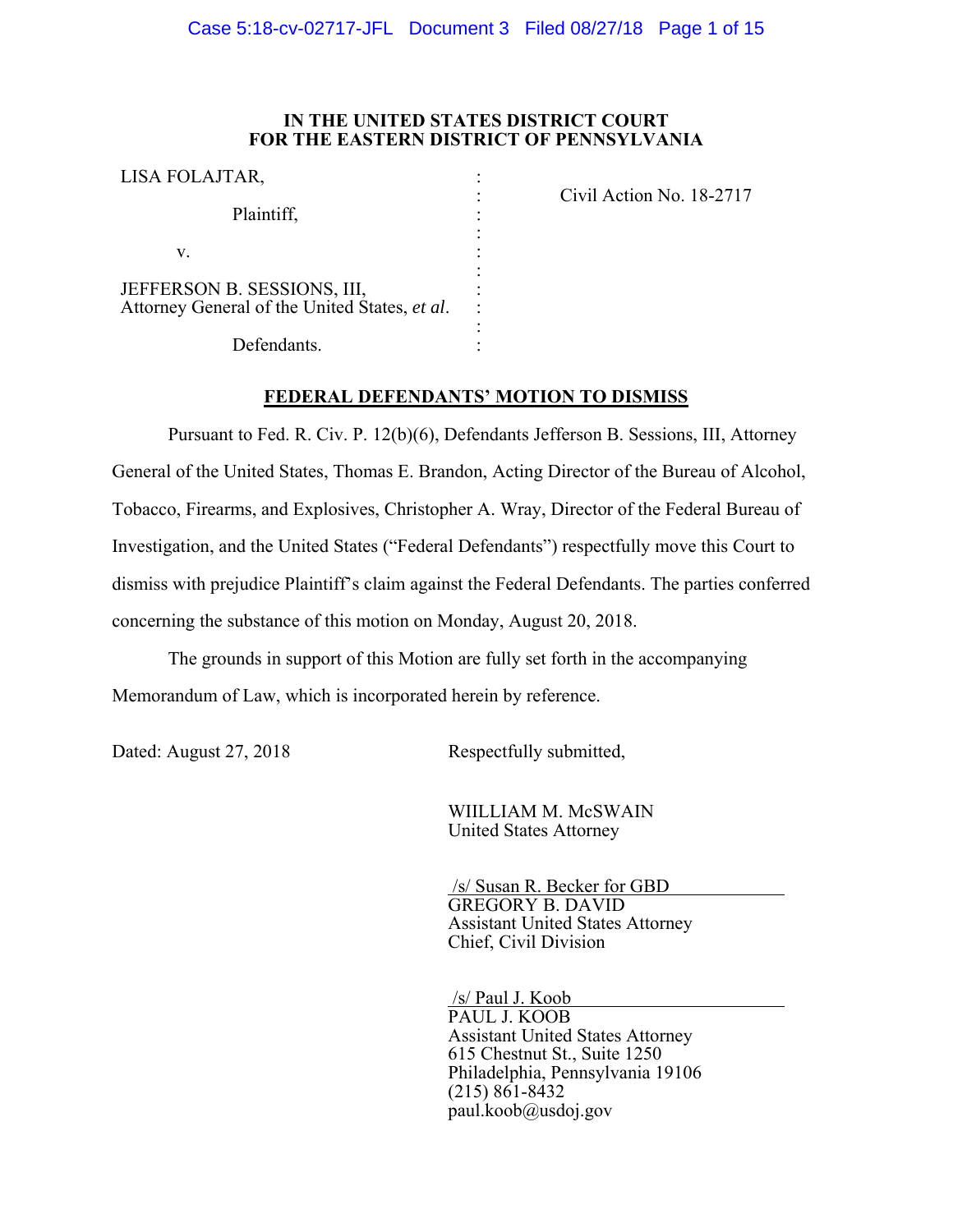### **IN THE UNITED STATES DISTRICT COURT FOR THE EASTERN DISTRICT OF PENNSYLVANIA**

: : : : : : :

| LISA FOLAJTAR,                                                               |  |
|------------------------------------------------------------------------------|--|
| Plaintiff,                                                                   |  |
| V.                                                                           |  |
| JEFFERSON B. SESSIONS, III,<br>Attorney General of the United States, et al. |  |

Civil Action No. 18-2717

Defendants.

## **FEDERAL DEFENDANTS' MEMORANDUM OF LAW IN SUPPORT OF THEIR MOTION TO DISMISS**

Plaintiff Lisa Folajtar, a federal felon who pleaded guilty to filing a false tax return, seeks a court order that 18 U.S.C.  $\S 922(g)(1)$ , the felon-in-possession statute, is unconstitutional as applied to her. If successful, Folajtar would be the first federal tax felon to achieve relief under the Second Amendment from the prospective application of 18 U.S.C.  $\S$  922(g)(1). Because Folajtar pleaded guilty to a federal felony, she is categorically excluded from the class of citizens entitled to possess a firearm. Accordingly, the Court should dismiss this action.

# **STATUTORY BACKGROUND**

"Enacted in its earliest incarnation as the Federal Firearms Act of 1938, [18 U.S.C. §  $922(g)(1)$ ] initially covered those convicted of a limited set of violent crimes such as murder, rape, kidnapping, and burglary, but extended to both felons and misdemeanants convicted of qualifying offenses." *United States v. Booker*, 644 F.3d 12, 24 (1st Cir. 2011), *cert. denied*, 132 S. Ct. 1538 (2012) (citations omitted); *see* Federal Firearms Act, ch. 850, §§ 1(6), 2(f), Pub. L. No. 75-785, 52 Stat. 1250, 1250-51 (1938). In 1961, Congress amended this Act to prohibit "any person . . . convicted of a crime punishable by imprisonment for a term exceeding one year" from "receiv[ing] any firearm or ammunition which has been shipped or transported in interstate or foreign commerce." *See* An Act to Strengthen the Federal Firearms Act, Pub. L. No. 87-342,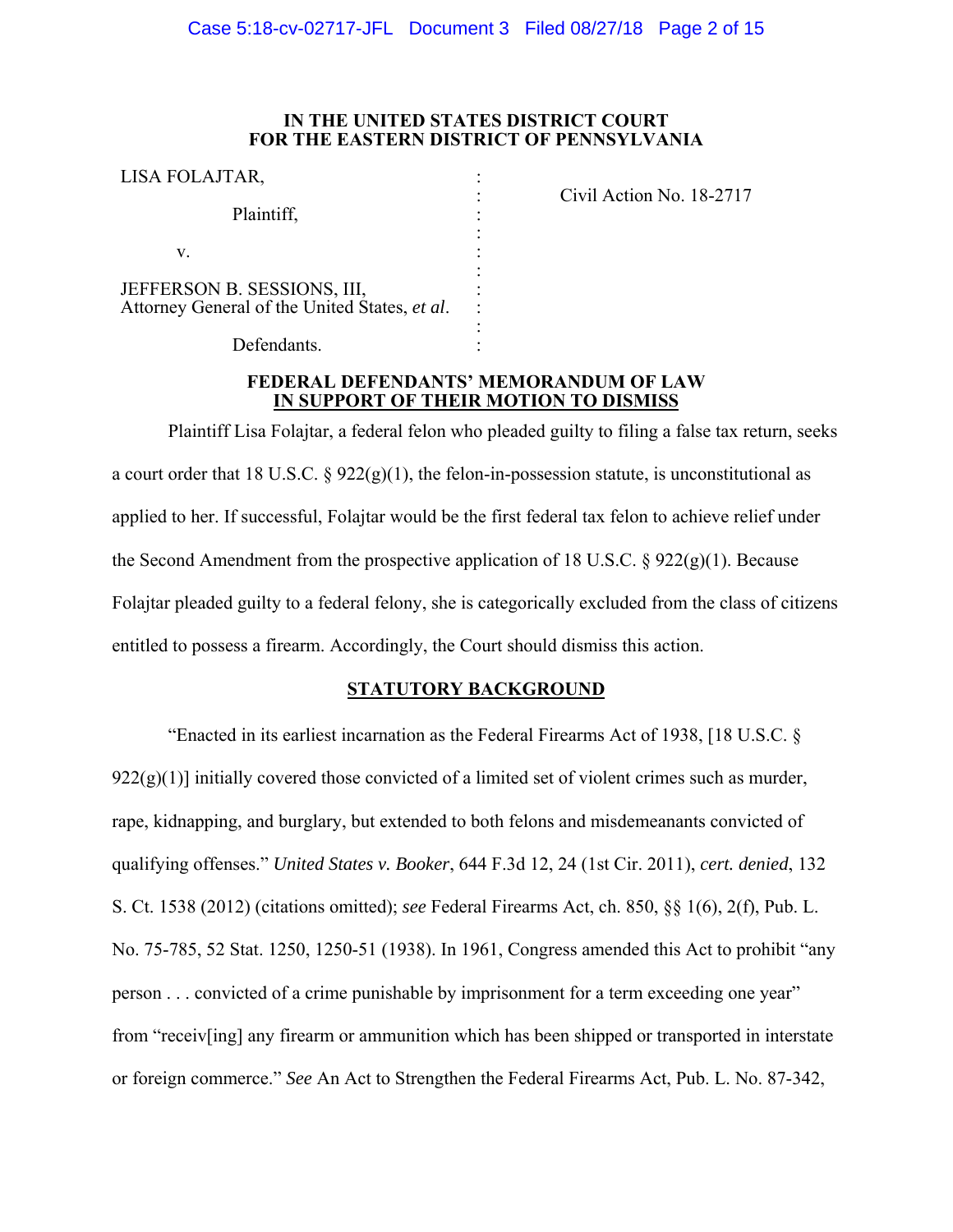75 Stat. 757 (1961); H.R. Rep. No. 87-1202, at 4-5 (1961). Congress introduced the amendment at the specific request of the Attorney General as "an integral part of an anticrime legislative program" in response to the "exploding crime rate" of recent years. H.R. Rep. No. 87-1202, at 2. Its purpose was to "better assist local authorities in the common assault on crime" and to "make it more difficult for the criminal elements of our society to obtain firearms." *Id.* These prohibitions are codified at 18 U.S.C. §  $922(g)(1)$ , which, as amended, prohibits "any person . . . who has been convicted in any court of, a crime punishable by imprisonment for a term exceeding one year" from "possess [ing] in or affecting commerce, any firearm or ammunition."

## **FACTUAL BACKGROUND1**

On May 13, 2011 Folajtar pleaded guilty to filing a false tax return, a violation of 26

U.S.C. § 7206(1). (Compl. ¶ 8) Section 7206(1) provides

1

[a]ny person who . . . [w]illfully makes and subscribes any return, statement, or other document, which contains or is verified by a written declaration that it is made under the penalties of perjury, and which he does not believe to be true and correct as to every material matter . . . shall be guilty of a felony and, upon conviction thereof, shall be fined not more than \$100,000 . . ., or imprisoned not more than 3 years, or both, together with the costs of prosecution.

After taking her guilty plea, the Honorable James Knoll Gardner sentenced plaintiff to three years' probation, including three months of home confinement. (*See* Exhibit A to Plaintiff's Complaint ("Compl.") at pp. 21-22) Judge Gardner also ordered Folajtar to "wear an electronic monitoring device" (*id.*at 22) and to pay a \$10,000.00 fine and a \$100.00 assessment, (*id.* at 24). Folajtar also paid a total of \$257,796.39 in back taxes, interest, and penalties to the Internal

<sup>1</sup> The United States recites the facts as relayed in the Complaint and does not concede the accuracy or completeness of Folajtar's allegations.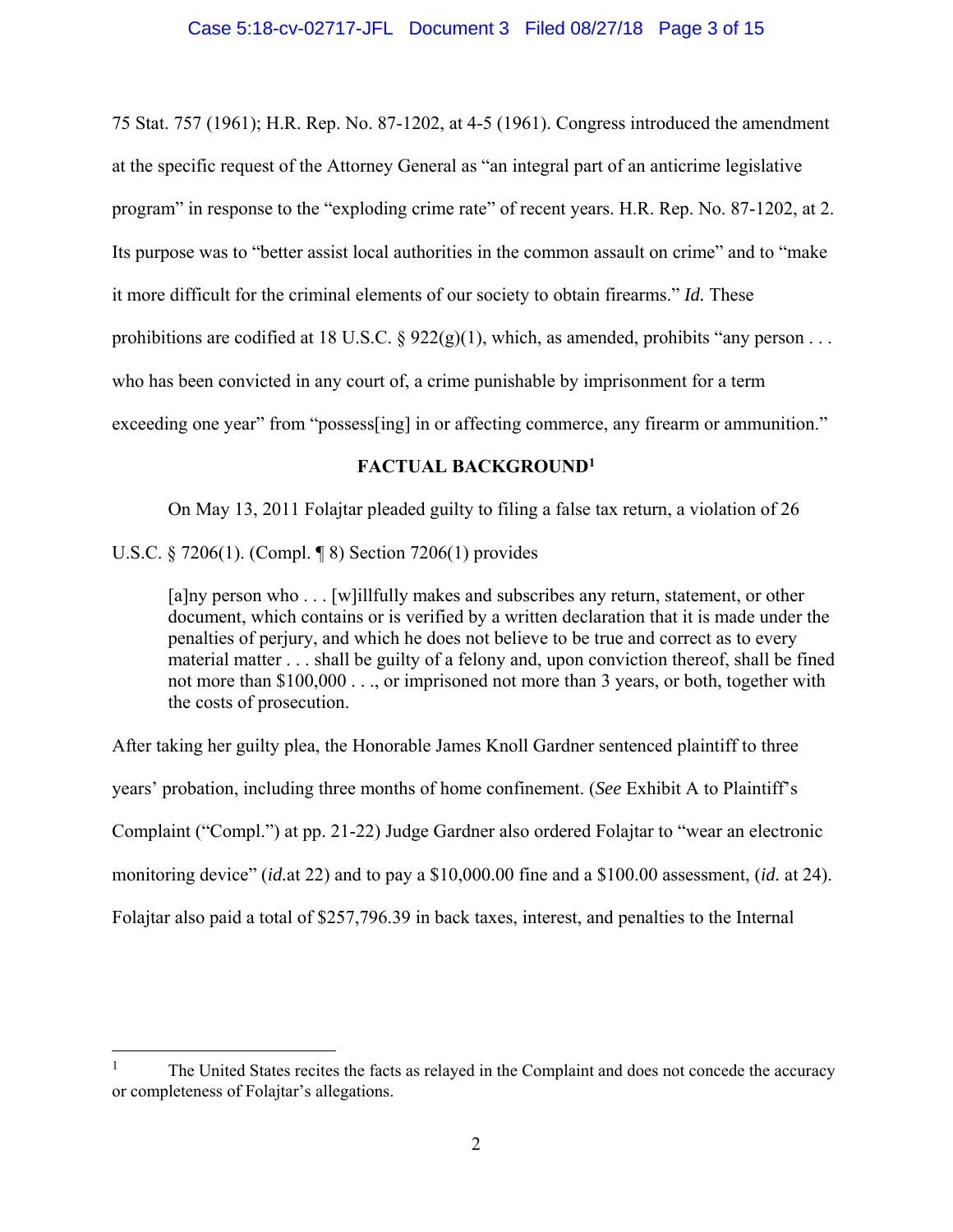#### Case 5:18-cv-02717-JFL Document 3 Filed 08/27/18 Page 4 of 15

Revenue Service. (*See* Transcript Excerpt of defendant Folajtar's sentencing hearing, Sept. 9, 2011, p. 37:10, attached here as Exhibit A). $^2$ 

Folajtar filed this as-applied Second Amendment Challenge on June 27, 2018. Compl. at 1. Folajtar now claims that her criminal counsel "never advised [her] of the loss of her Second Amendment rights" as a result of her guilty plea. (Compl. 18.) But Folajtar acknowledged at the time of her sentencing that she would suffer the loss of certain rights: "Publicly disgraced by her acts, she will stand as a convicted felon with the loss of rights that follow that status." (*See* Excerpt of defendant Folajtar's Sentencing Memorandum, Case No. 11-175-01, docket entry 13, attached hereto as Exhibit B. $)^3$ 

## **I. STANDARD OF REVIEW**

To survive a Rule 12(b)(6) motion to dismiss, a complaint must allege "enough facts to state a claim [for] relief that is plausible on its face." *Bell Atl. Corp. v. Twombly*, 550 U.S. 544, 570 (2007). The "facial plausibility" standard requires the plaintiff to allege facts that add up to "more than a sheer possibility that a defendant has acted unlawfully." *Ashcroft v. Iqbal*, 556 U.S.  $662$ ,  $678-79$  (2009). In reviewing a Rule  $12(b)(6)$  motion, the court accepts as true all wellpleaded facts in the complaint, but disregards legal conclusions and "[t]hreadbare recitals of the elements of a cause of action, supported by mere conclusory statements." *Id.* at 678. Dismissal is appropriate under Rule 12(b)(6), if the Complaint does not "contain sufficient factual matter, accepted as true" to state a plausible claim for relief as a matter of law. *Gelman v. State Farm Mut. Auto. Ins. Co.*, 583 F.3d 187, 190 (3d Cir. 2009).

 $\overline{a}$ 

<sup>2</sup> Folajtar references her past federal conviction in the Complaint, and the Court may consider on a 12(b)(6) motion any "matters incorporated by reference or integral to the claim, items subject to judicial notice, [and] matters of public record." *Buck v. Hampton Twp. Sch. Dist.*, 452 F.3d 256, 260 (3d Cir. 2006).

<sup>3</sup> *See* footnote 2, *supra*.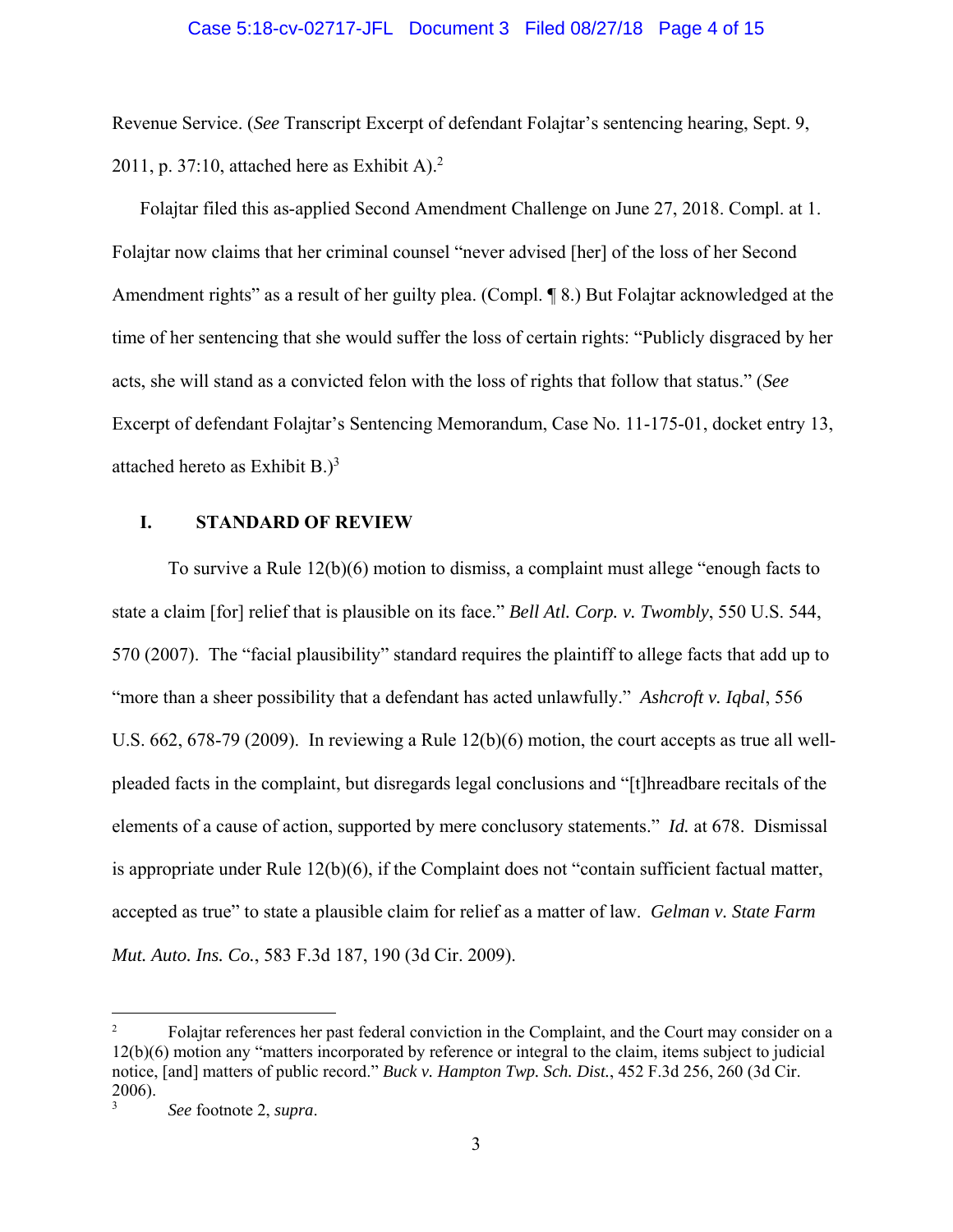### **II. ARGUMENT**

The Second Amendment provides: "A well regulated Militia, being necessary to the security of a free state, the right of the people to keep and bear Arms, shall not be infringed." U.S. Const. amend. II. In *District of Columbia v. Heller*, after determining that the Second Amendment conferred an individual right to keep and bear arms, 554 U.S. 570, 595 (2008), the Supreme Court emphasized that the "right secured by the Second Amendment is not unlimited" and that the "core" right of the Second Amendment is the defensive use of arms by "*law-abiding, responsible citizens*." *Id.* at 626, 634-35 (emphasis added). Although the Supreme Court declined to "undertake an exhaustive historical analysis . . . of the full scope of the Second Amendment," it cautioned that "nothing in [its] opinion should be taken to cast doubt on longstanding prohibitions on the possession of firearms by felons[.]" *Id.* at 626-27. Such "regulatory measures" are "presumptively lawful." *Id.* at 627 n.26; *accord McDonald v. City of Chicago*, 561 U.S. 742, 786 (2010).

#### **A. Persons who commit serious crimes lack Second Amendment rights.**

Applying *Heller*, the Third Circuit adopted a two-step inquiry for analyzing Second Amendment claims. First, the court must consider "whether the challenged law imposes a burden on conduct falling within the scope of the Second Amendment's guarantee." *See Binderup v. Att'y Gen. of the U.S.*, 836 F.3d 336, 346 (3d Cir. 2016) (en banc) *cert. denied sub nom. Sessions v. Binderup*, No. 16-847, 2017 WL 2722469 (U.S. Jun. 26, 2017), and *cert. denied sub nom. Binderup v. Sessions*, No. 16-983, 2017 WL 2722471 (U.S. Jun. 26, 2017) (citing *United States v. Marzzarella*, 614 F.3d 85, 89 (3d Cir. 2010)). If it does not, the inquiry stops and "the challenged law must stand." *Id.* If the challenger meets step one, however, the court must apply intermediate scrutiny to the challenged statute. *Id.*

4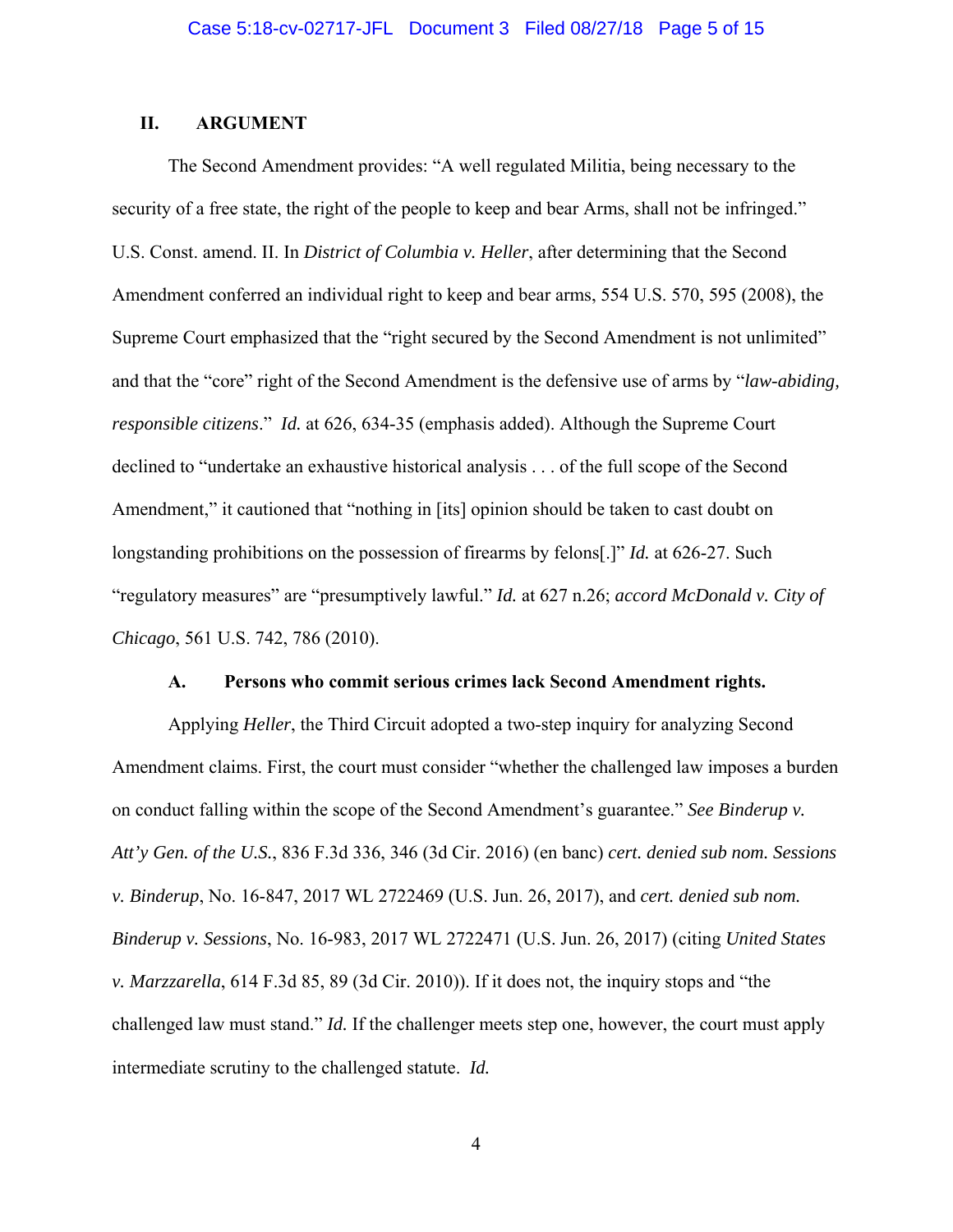### Case 5:18-cv-02717-JFL Document 3 Filed 08/27/18 Page 6 of 15

At this first stage, the burden is on the challenger to "(1) identify the traditional justifications for excluding from Second Amendment protections the class of which he appears to be a member . . . and then (2) present facts about himself and his background that distinguish his circumstances from those of persons in the historically barred class[.]" *Id.* (citing *United States v. Barton*, 633 F.3d 168, 173-74 (3d Cir. 2011)). The first stage of the analysis determines whether the challenger is part of the "unvirtuous" citizenry that may be constitutionally prohibited from possession of firearms. *Binderup*, 836 F.3d at 348 (citing *United States v. Skoein*, 614 F.3d 638, 640-41 (7th Cir. 2010)).

The Second Amendment's guarantee of an individual right to bear arms does not extend to convicted felons. *See Binderup*, 836 F.3d at 347. The court in *Binderup* clarified the first hurdle of step one by defining the traditional justification for excluding convicted felons from Second Amendment protections. 836 F.3d at 348. The court identified the justification, which "dates back to our founding era," that some criminal offenders were "'unvirtuous' because they committed serious crimes." *Id.* at 349. "[M]ost scholars of the Second Amendment agree that the right to bear arms was tied to the concept of a virtuous citizenry and that, accordingly, the government could disarm 'unvirtuous citizens.'" *Id.* at 348 (citing *United States v. Yancey*, 621 F.3d 681, 684-85 (7th Cir. 2010)). As one commentator observed, "[t]he average citizen whom the Founders wished to see armed was a man of republican virtue." David Yassky, *The Second Amendment: Structure, History, & Constitutional Change*, 99 MICH. L. REV. 588, 626 (2000). Thus, "[i]n the parlance of the republican politics of the time, these limitations were sometimes expressed as efforts to disarm the 'unvirtuous.'" *Binderup*, 836 F.3d at 348 (citation omitted). Persons who are unvirtuous because they have committed a serious crime "forfeit the right to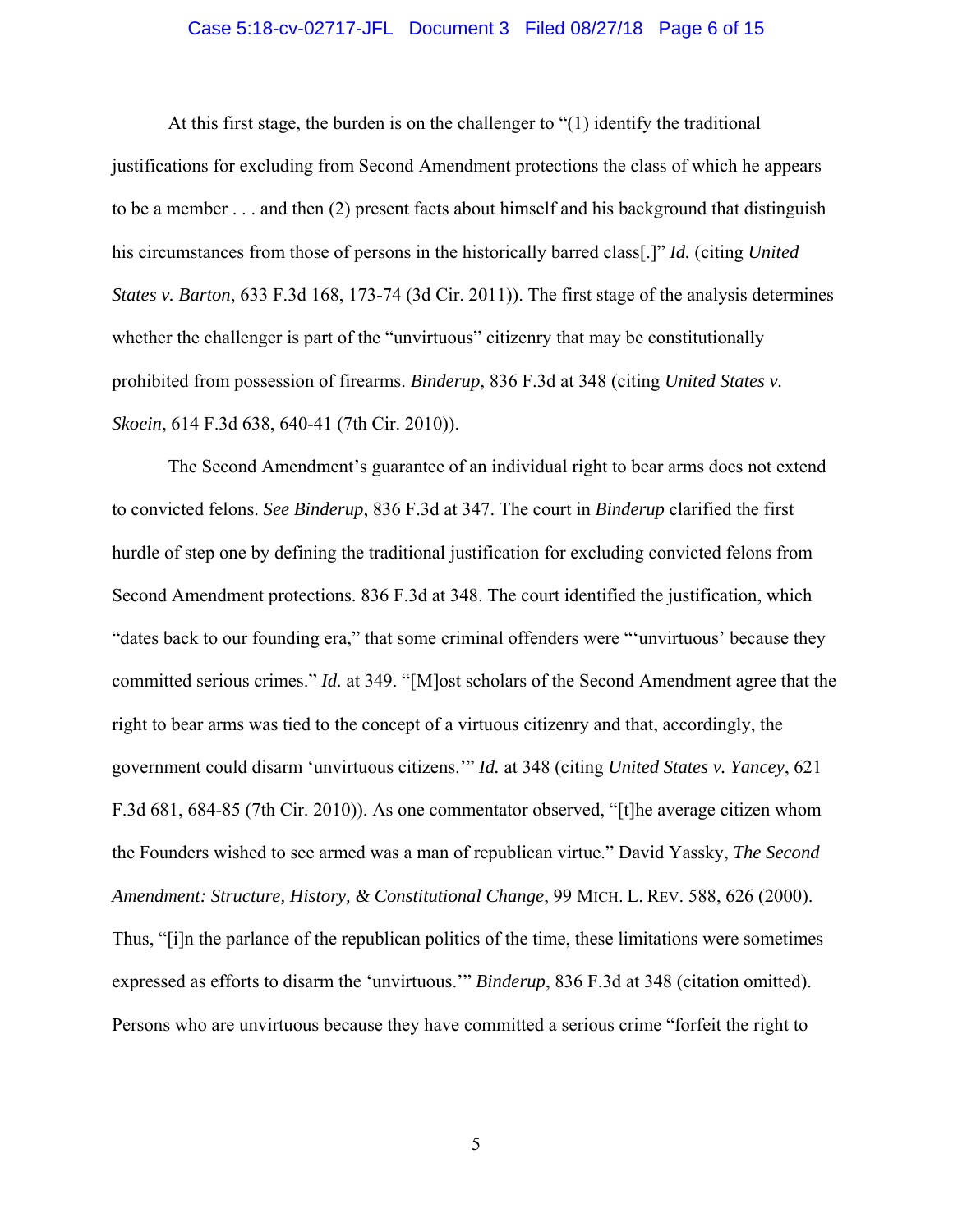#### Case 5:18-cv-02717-JFL Document 3 Filed 08/27/18 Page 7 of 15

possess firearms much the way they 'forfeit other civil liberties, including fundamental constitutional rights.'" *Id.* at 349 (quoting *Barton*, 633 F.3d at 175).

Serious crimes can be, and often are, nonviolent. "People who have committed or are likely to commit 'violent offenses'—crimes 'in which violence (actual or attempted) is an element of the offense,'—undoubtedly qualify as 'unvirtuous citizens' who lack Second Amendment rights." *Id.* at 348 (citation omitted). The Supreme Court recognized, however, "longstanding prohibitions on the possession of firearms by felons," not just violent felons. *Id.* (citation omitted). The category of unvirtuous citizens is "thus broader than violent criminals; it covers any person who has committed a serious criminal offense, violent or nonviolent." *Id.* (citation omitted). So, people who have "committed a serious criminal offense, violent or nonviolent" may lawfully lose their Second Amendment right to bear arms. *Id.* at 348-49. At the first step of the *Marzzarella* analysis, "*only* the seriousness of the purportedly disqualifying offense determines the constitutional sweep of [ ] 922(g)(1)." *Binderup*, 836 F.3d at 350 (emphasis added).

## **B. Because of her felony, Folajtar faces an "insurmountable" burden to distinguish herself from the class of felon excluded from lawful firearm possession.**

The challenger's showing at the first stage "must . . . be strong. That's no small task . . . . And in cases where a statute by its terms only burdens matters (*e.g.*, individuals, conduct, or weapons) outside the scope of the right to arms, [the burden] is an impossible one." *Id.*; *see also Holloway v. Sessions*, 275 F. Supp. 3d 505, 513 (M.D. Pa. 2017) (citing *Binderup*, 836 F.3d at 351) ("Courts must presume that any offense within the ambit of  $\S 922(g)(1)$  is disqualifying unless the challenger offers a 'strong reason' to conclude otherwise.").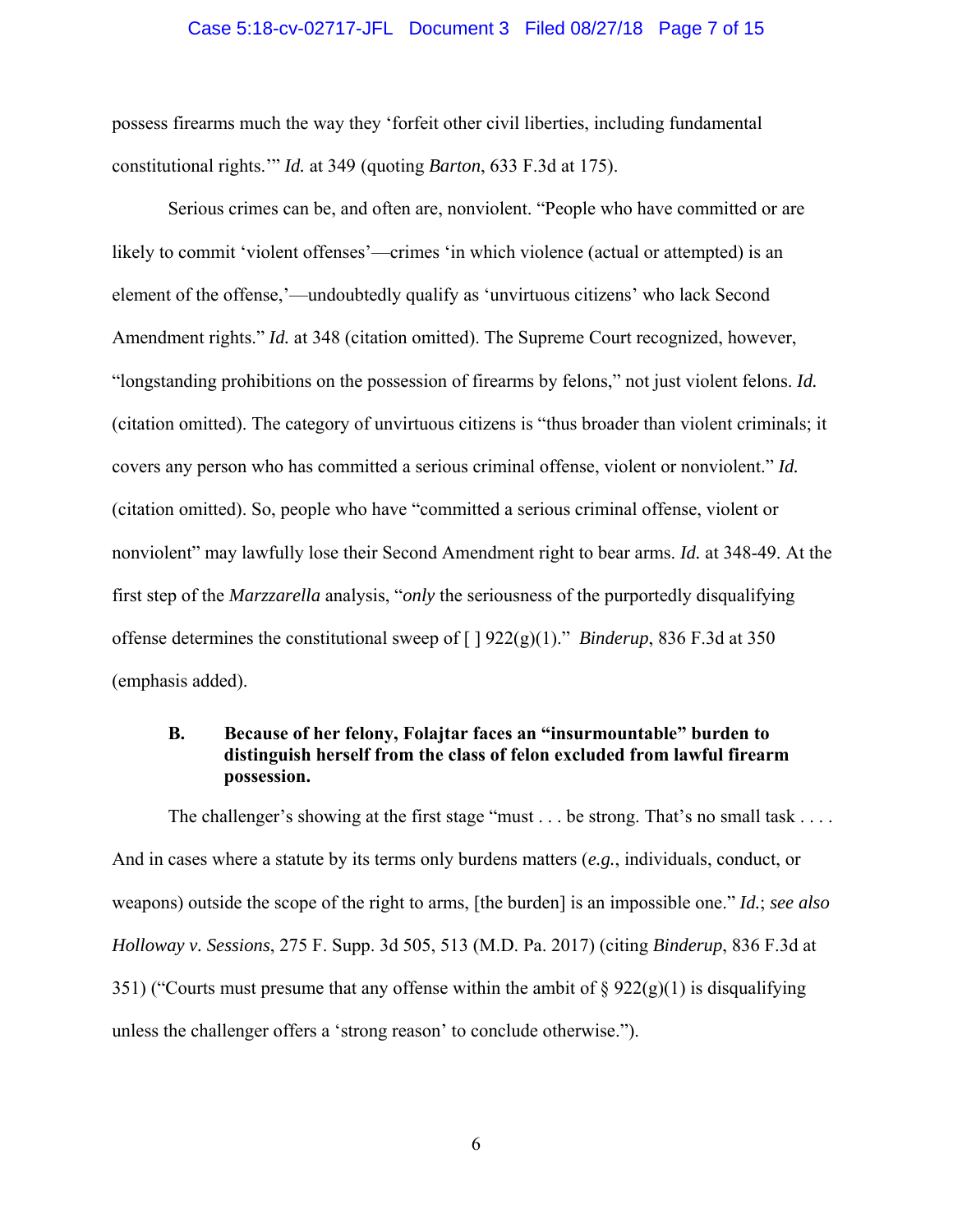#### Case 5:18-cv-02717-JFL Document 3 Filed 08/27/18 Page 8 of 15

While any plaintiff who pursues a Second Amendment challenge faces a high burden, that burden may be "insurmountable" when the challenger's predicate offense is labeled a felony. *Id.* at 353 n.6. "When a sovereign has labeled the crime a felony, it represents the sovereign's determination that the crime reflects 'grave misjudgment and maladjustment[.];" *Hamilton v. Pallozzi*, 848 F.3d 614, 629 (4th Cir. 2017), *cert. denied*, 138 S. Ct. 500 (2017); *see also Binderup*, 836 F.3d at 353 n.6 (noting "[o]ur decision is limited to the cases before us, which involve *state-law misdemeanants* bringing as-applied Second Amendment challenges to §  $922(g)(1)$  This is important because when a legislature chooses to call a crime a misdemeanor, we have an indication of non-seriousness that is lacking when it opts instead to use the felony label.") (emphasis added). Therefore, a court need not conduct an exhaustive analysis of the historical reasons for exclusion when the challenger's predicate crime is labeled a felony. *Hamilton*, 848 F.3d at 629; *see also Binderup*, 836 F.3d at 353 n.6; *see also United States v. Pruess*, 703 F.3d 242, 246-47 (4th Cir. 2012); *cf. King v. Sessions*, No. 17-884, 2018 WL 3008527, at \*\*5-6 n.2 (E.D. Pa. Jun. 15, 2018) (eschewing the two-step analysis when faced with a challenger's past federal felony: "The classification of [King's] offenses as felonies, as well as the extensive penalties associated with them, clearly indicate that Congress considered these violations to be serious.") (citation omitted). Rather, a sovereign-labeled felony conviction "necessarily removes one from the class of 'law-abiding, responsible citizens' for the purposes of the Second Amendment[.]" *Hamilton*, 848 F.3d at 626.

## **C. Folajtar's felony criminal history categorically excludes her from the class of virtuous citizens entitled to firearms possession.**

Folajtar cannot meet her "insurmountable," (*Binderup*, 836 F.3d at 353 n.6 ) burden under the first stage of the *Binderup*/*Marzzarella* test because her guilty plea for filing a false tax return conclusively places her within a class of individuals traditionally prohibited from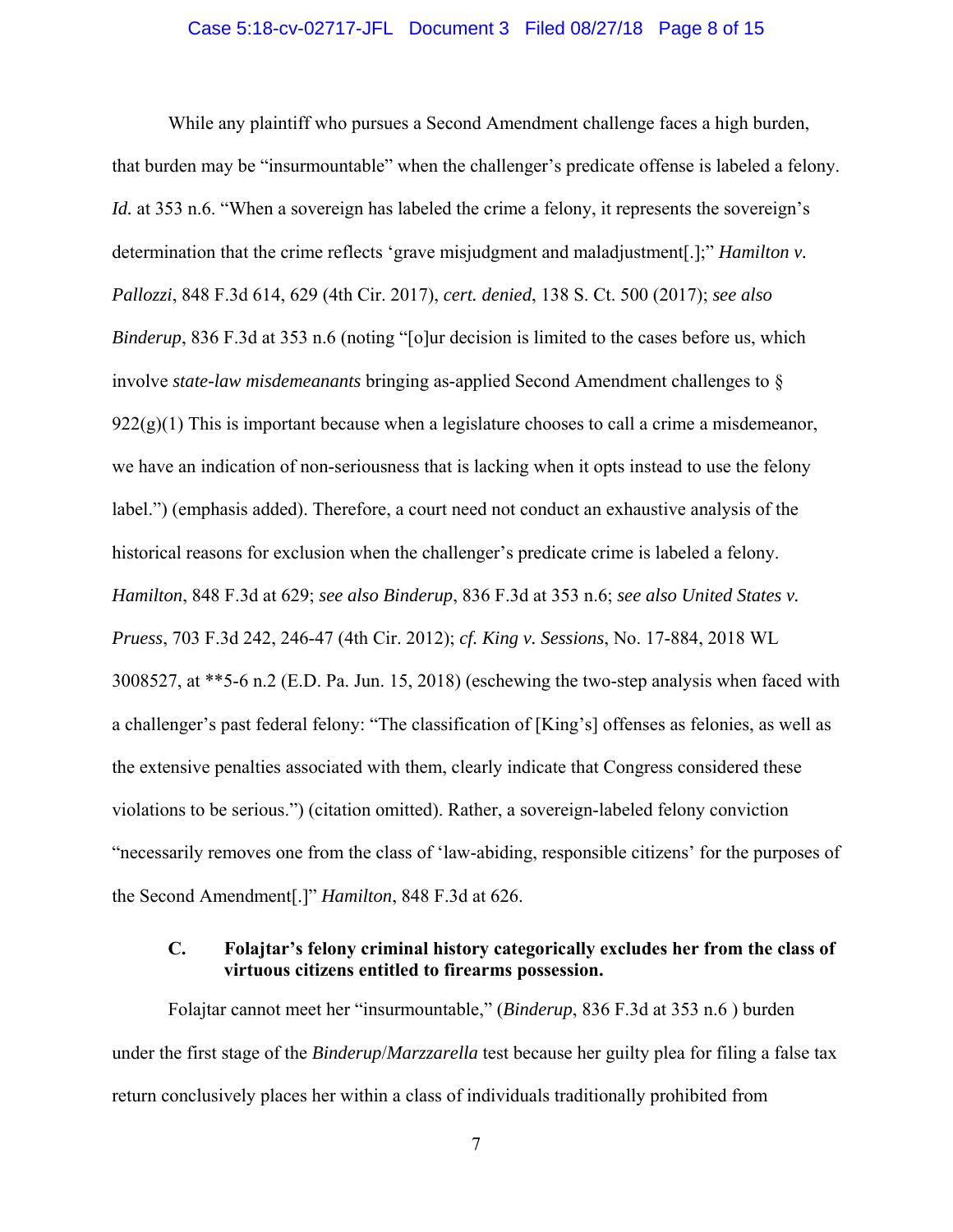#### Case 5:18-cv-02717-JFL Document 3 Filed 08/27/18 Page 9 of 15

possessing firearms. Section  $922(g)(1)$  is "presumptively lawful" as a "longstanding prohibition[ ] on the possession of firearms by felons." *Heller*, 554 U.S. at 626-27. Folajtar cannot rebut this presumption of lawfulness as applied to her because

A standard felony is by all accounts a serious crime . . . Theft, fraud, manufacture of illegal drugs, bribery of officials, and identity theft are all non-violent felonies that still evince a disconcerting disregard for the law and the rights of others.

*See Medina v. Sessions*, 279 F. Supp. 3d 281, 290-91 (D.D.C. 2017) (internal quotations and citation omitted). In *Medina*, the District Court for the District of Columbia decided that a federal felon could not mount a successful as-applied challenge to section  $922(g)(1)$  because Medina's decades old fraud conviction placed him within the category of "unvirtuous citizen[s] unable to claim the right to bear a firearm." 279 F. Supp. 3d at 290-91. Medina's crime knowingly making a false statement to a lending institution to influence a lending decision carried a penalty of up to 30 years in prison or \$1 million in fines. These penalties revealed "a clear sign that Congress considered the crime a serious one." *Id.* (citing 18 U.S.C. § 1014).

A district court judge in the Eastern District of Pennsylvania adopted *Medina*'s reasoning in *King v. Sessions*, No. 17-884, 2018 WL 3008527, at \*5 (E.D. Pa. Jun. 15, 2018) 2018 WL (citations omitted). There, Judge Schmehl found that a federal felon who pleaded guilty to previous violations of 18 U.S.C. §§ 922(a)(6) and 922(g)(1) could not distinguish himself from the general class of felons prohibited from possessing firearms because "both crimes [are] labeled felonies by the legislature and both [are] punishable by up to 10 years in prison and a fine of up to \$250,000.00" 2018 WL 3008527, at \*5 (citations omitted). The court explained that the felony label and penalties reflected Congress' belief that the crimes are serious. *Id.* (citing *Medina*, 279 F. Supp. 3d at 290-91).<sup>4</sup>

 $\overline{a}$ 

<sup>4</sup> King has appealed his case to the Third Circuit. The Federal Defendants will seek a stay of the current proceedings, pending a decision from the Third Circuit in *King v. Sessions*, 18-2571 (3d Cir.).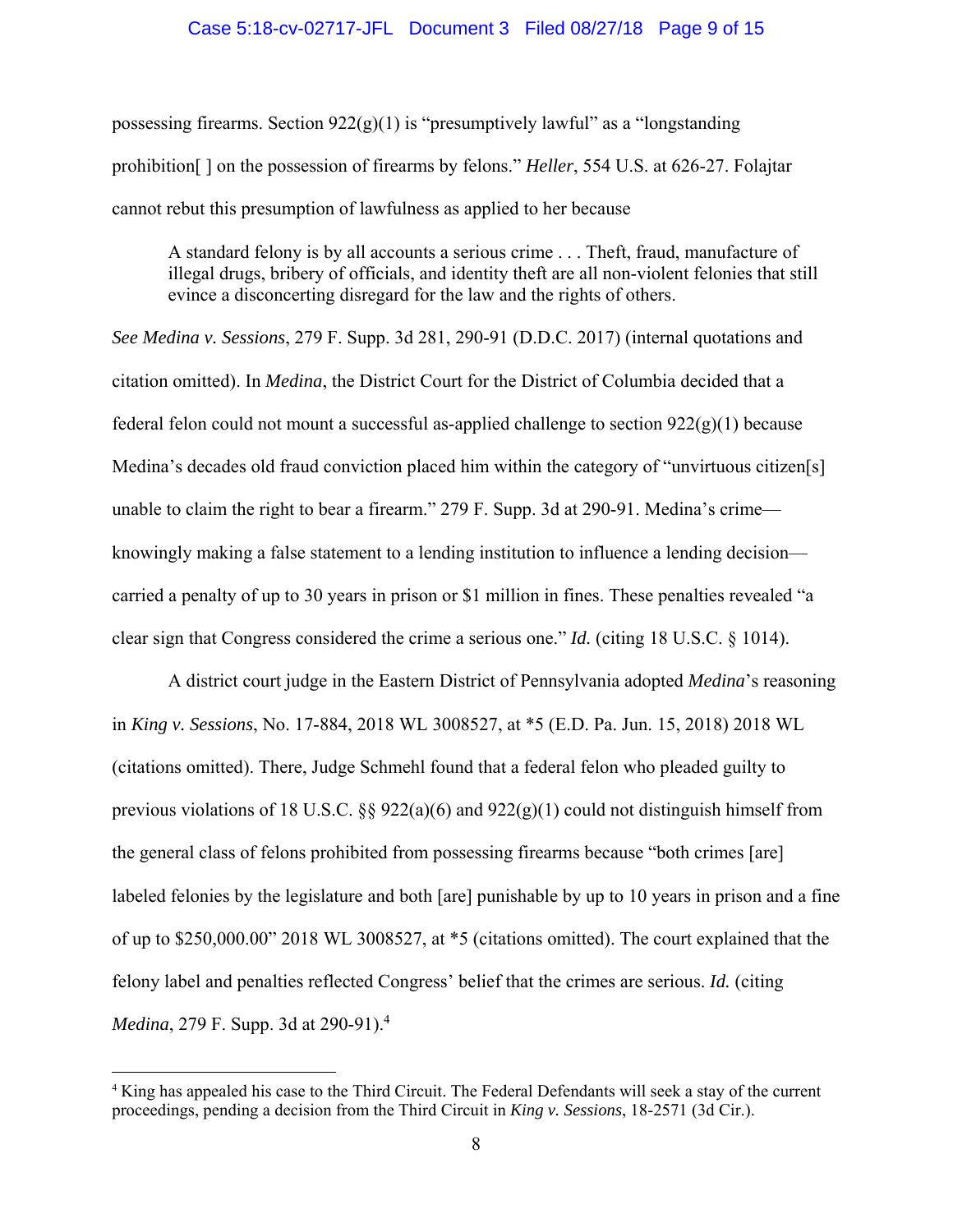### Case 5:18-cv-02717-JFL Document 3 Filed 08/27/18 Page 10 of 15

The Fourth Circuit has similarly held that felons are categorically excluded "from the class of 'law-abiding, responsible citizens' for the purposes of the Second Amendment, unless the challenger has received a full pardon or the basis of the conviction is declared unlawful." *See Hamilton*, 848 F.3d at 629. Folajtar pleads no facts that either limited exception applies to her. Rather, Folajtar acknowledged at the time of her conviction that she would suffer the loss of certain rights: "Publicly disgraced by her acts, she will stand as a convicted felon with the loss of rights that follow that status." (*See* Ex, A.)

Congress classified a violation of 26 U.S.C. § 7206(1) as a felony and that classification is an indication of the seriousness of the offense. *See King* 2018 WL 3008527, at \*5; *see also Hamilton*, 848 F.3d at 629; *cf. United States v. Kruckel*, No. 92-611, 1993 WL 765648, at \*16 (D.N.J. Aug. 13, 1993) ("The Internal Revenue Code defines the taxpaying relationship between the taxpayer and the government, and a felony violation of the Code is a serious offense against the government."). This court must heed the legislature's determination of seriousness as a disqualifying offense "unless there is a strong reason to do otherwise." *Binderup*, 836 F.3d at 351. Folajtar fails to present such a strong reason.

In support of her allegations, Folajtar cites three facts to distinguish herself from the traditional felon barred from possessing firearms: (1) her predicate offense "does not involve violence nor is there an element of violence to be proven for a conviction," (Compl. ¶ 38); (2) her sentence was "minor," (Compl. ¶ 39); and (3) the absence of a "cross-jurisdictional consensus regarding the seriousness of" filing a false tax return, (Compl. ¶¶ 40-44).

Contrary to Folajtar's assertions, these facts do not support her as-applied Second Amendment challenge to section 922(g)(1). First, "serious crimes" include both violent and nonviolent offenses, and individuals guilty of nonviolent crimes can "forfeit their right to possess

9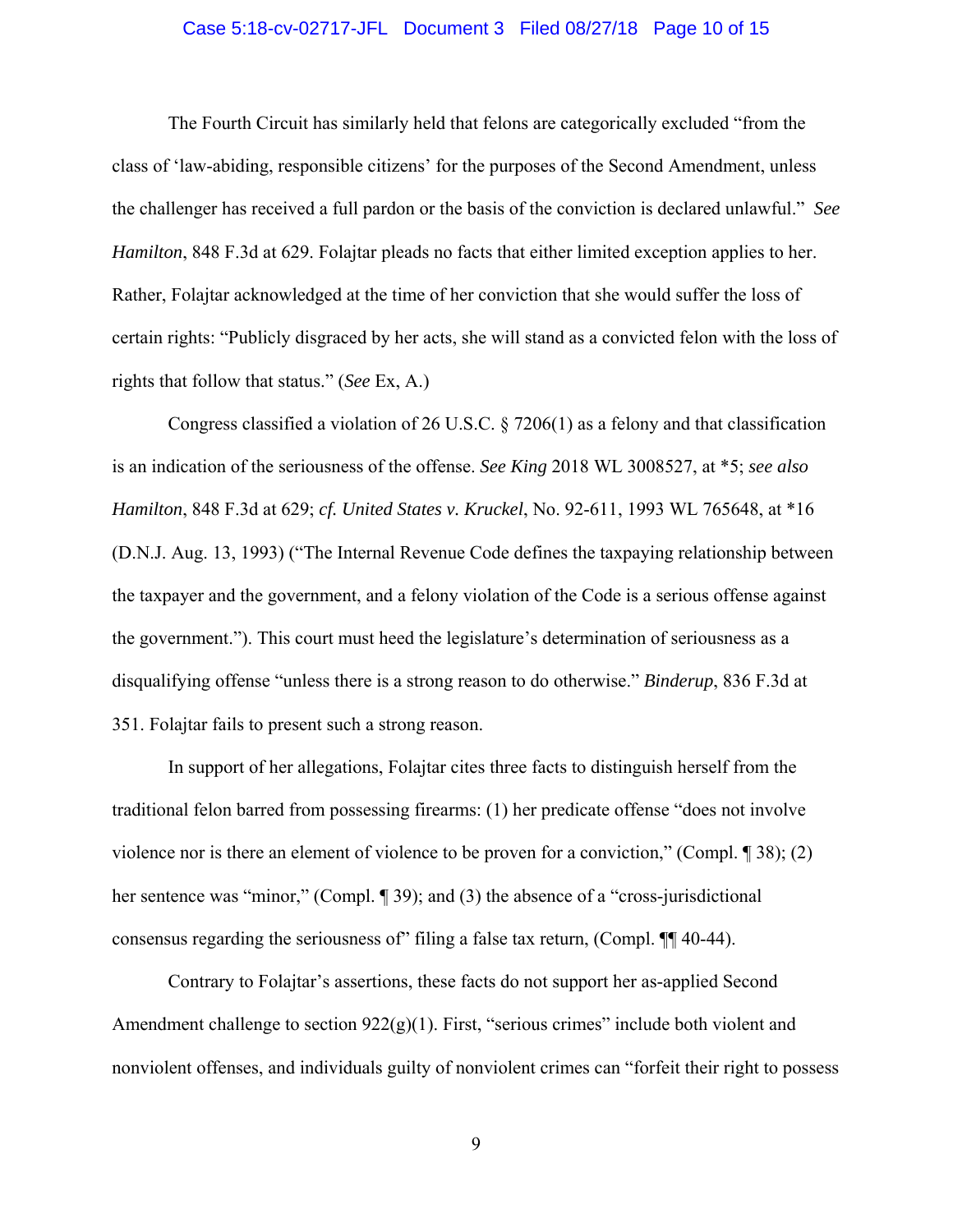### Case 5:18-cv-02717-JFL Document 3 Filed 08/27/18 Page 11 of 15

firearms." *Binderup*, 836 F.3d at 348-49. Second, Folajtar's summary assertion that her sentence is "minor" fails to rise to the high burden she must meet in order to receive restoration of her firearm privileges. Importantly, unlike the challengers in *Binderup*, Folajtar received a sentence that included confinement and electronic monitoring. (*See* Exhibit A to Compl. at p. 22.) Third, the Court need not perform a cross-jurisdictional nexus to reject Folajtar's challenge because her underlying conviction is a federal felony. *See King*, 2018 WL 3008527 (rejecting federal felon's as-applied Second Amendment challenge without analyzing how other jurisdictions punish the predicate offense). Unlike the crimes at issue in *Binderup*, 26 U.S.C. § 7206(1) applies consistently throughout the country, as does its felony designation provided by the United States Congress.

In support of her argument, Folajtar will likely rely on the factually and legally distinguishable case of *Hatfield v. Sessions*, -- F. Supp. 3d --, 2018 WL 1963876 (S.D. Ill. Apr.  $26, 2018)^5$ , the only opinion in the country to restore a federal felon's gun rights. Hatfield, a former railway worker, lied on forms he submitted to the U.S. Railroad Retirement Board by claiming he was unemployed for under two months while he worked for a private company. 2018 WL 1963876, at \*1. As a result, Hatfield received benefits of \$1,627.73. *Id.* Hatfield pleaded guilty to a violation of 18 U.S.C. § 1001(a), served three years' probation, and paid back the \$1,627.73. Unlike Hatfield, Folajtar was ordered to submit to home confinement (Compl. at 22), ordered to pay a \$10,000.00 fine and a \$100.00 assessment, (*id.* at 24), and required to pay a total of \$257,796.39 in back taxes, interest, and penalties to the Internal Revenue Service, (Ex. B). The damage and seriousness of Folajtar's crime far exceeds that of Hatfield's.

1

<sup>5</sup> The Department of Justice appealed the *Hatfield* decision on June 26, 2018. That appeal awaits briefing in the Seventh Circuit.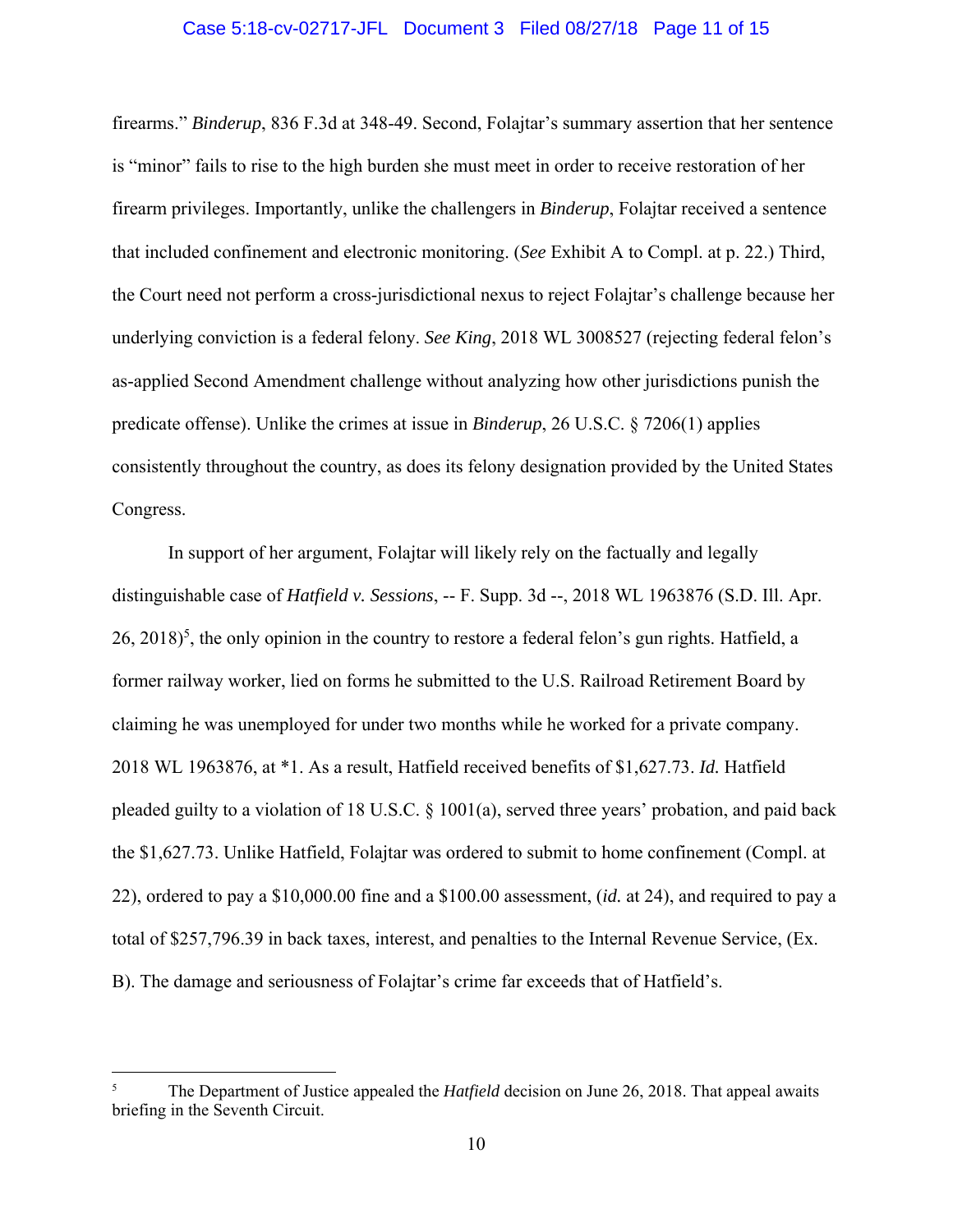### Case 5:18-cv-02717-JFL Document 3 Filed 08/27/18 Page 12 of 15

Legally, *Hatfield* provides little support to Folajtar's anticipated claim that she satisfies step one of the *Binderup* analysis. The *Hatfield* court placed the burden on the government at the first step, 2018 WL 19363876, at 4, while Folajtar must bear this burden under *Binderup*. The court in *Hatfield* also limited the category of serious crimes to eight English common law felonies, contradicting *Binderup*'s holding that those convicted of all serious crimes are not virtuous citizens who possess Second Amendment rights. 836 F.3d at 348. The *Hatfield* court next cited the plaintiff's "spotless record," 2018 WL 1963876, at \*8, contradicting *Binderup*'s holding that "the passage of time or evidence of rehabilitation" does not restore Second Amendment rights, 836 F.3d at 349. Accordingly, the law applied in *Hatfield* differs significantly from the law of the Third Circuit and it cannot support Folajtar's claim that she satisfies the first step of the *Binderup* analysis.

#### **III. CONCLUSION**

Folajtar's history of felony conduct removes her from the "virtuous citizenry" entitled to the right to possess firearms. Accordingly, Folajtar cannot pass the first stage of the *Binderup/Marzzarella* analysis and the Court should dismiss her complaint.

Dated: August 27, 2018 Respectfully submitted,

 WILLIAM M. McSWAIN United States Attorney

 /s/ Susan R. Becker for GBD GREGORY B. DAVID Assistant United States Attorney Chief, Civil Division

 /s/ Paul J. Koob PAUL J. KOOB Assistant United States Attorney 615 Chestnut St., Suite 1250 Philadelphia, Pennsylvania 19106 (215) 861-8432 paul.koob@usdoj.gov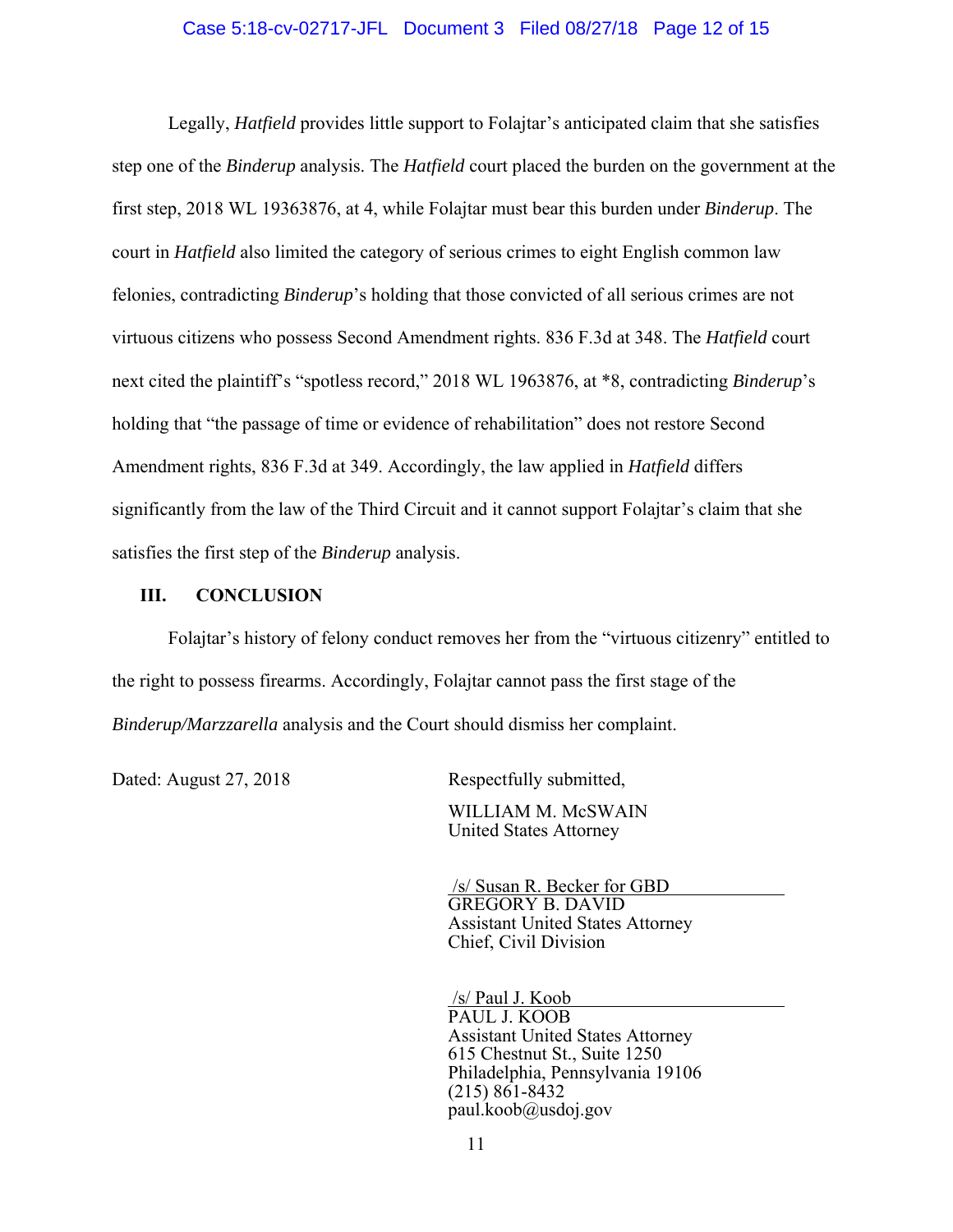# **CERTIFICATE OF COUNSEL**

I certify that, pursuant to the Court's June 28, 2018 Order, the parties discussed the substance of this Motion to Dismiss on August 20, 2018. The parties were unable to resolve their dispute about potential fatal problems with plaintiff's complaint during that conference.

Dated: August 27, 2018

 PAUL J. KOOB Assistant United States Attorney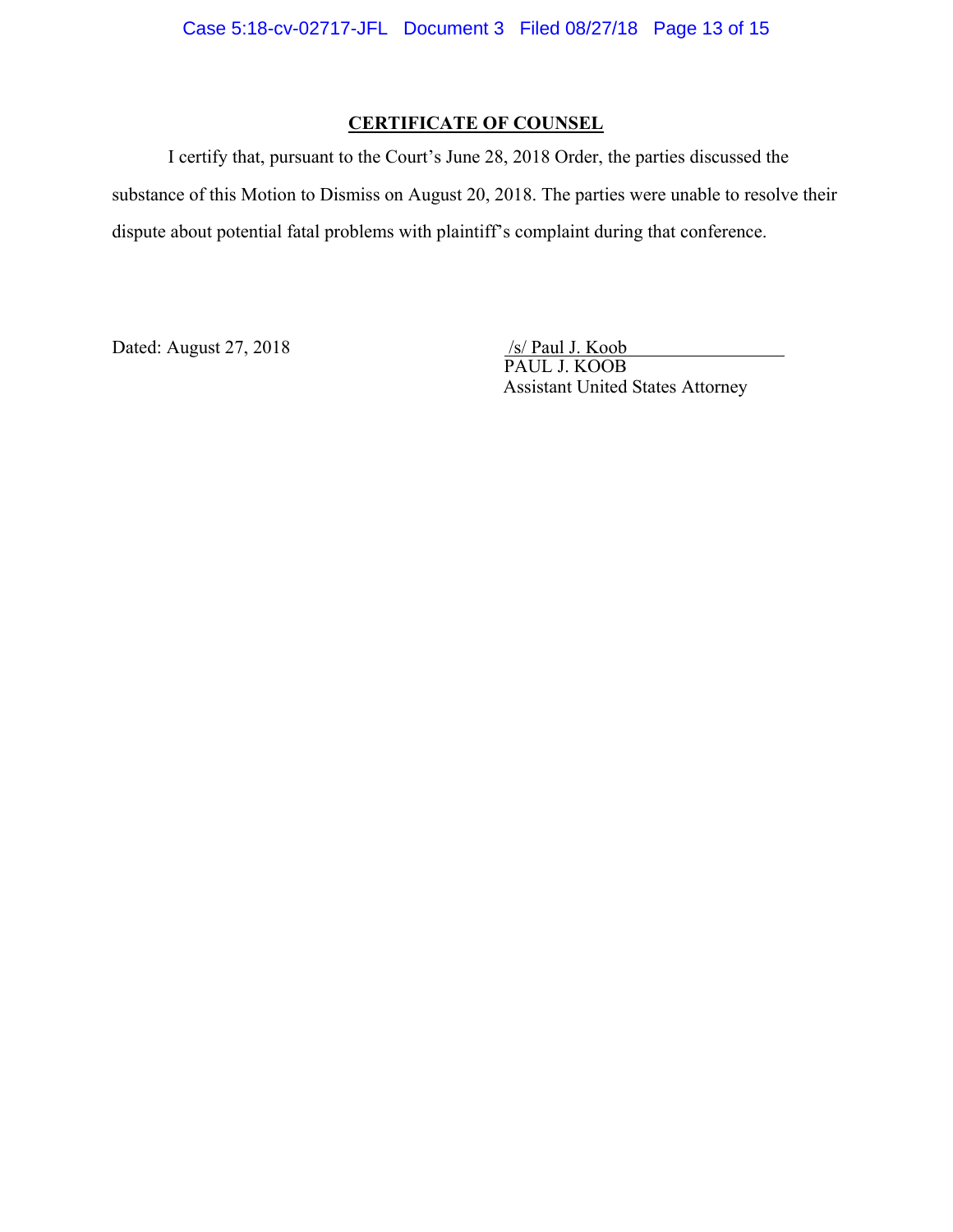## **CERTIFICATE OF SERVICE**

I certify that on this day, the foregoing Motion to Dismiss and Memorandum of Law in support thereof was filed electronically and is available for viewing and downloading from the court's ECF system, and a copy was forwarded by first class U.S. mail, postage pre-paid, to:

> Joshua Prince, Esq. Adam Kraut, Esq. 646 Lenape Road Bechtelsville, PA 19505 joshua@civilrightsdefensefirm.com  $akraut@civilrightsdefensefirm.com$

Dated: August 27, 2018

 PAUL J. KOOB Assistant United States Attorney